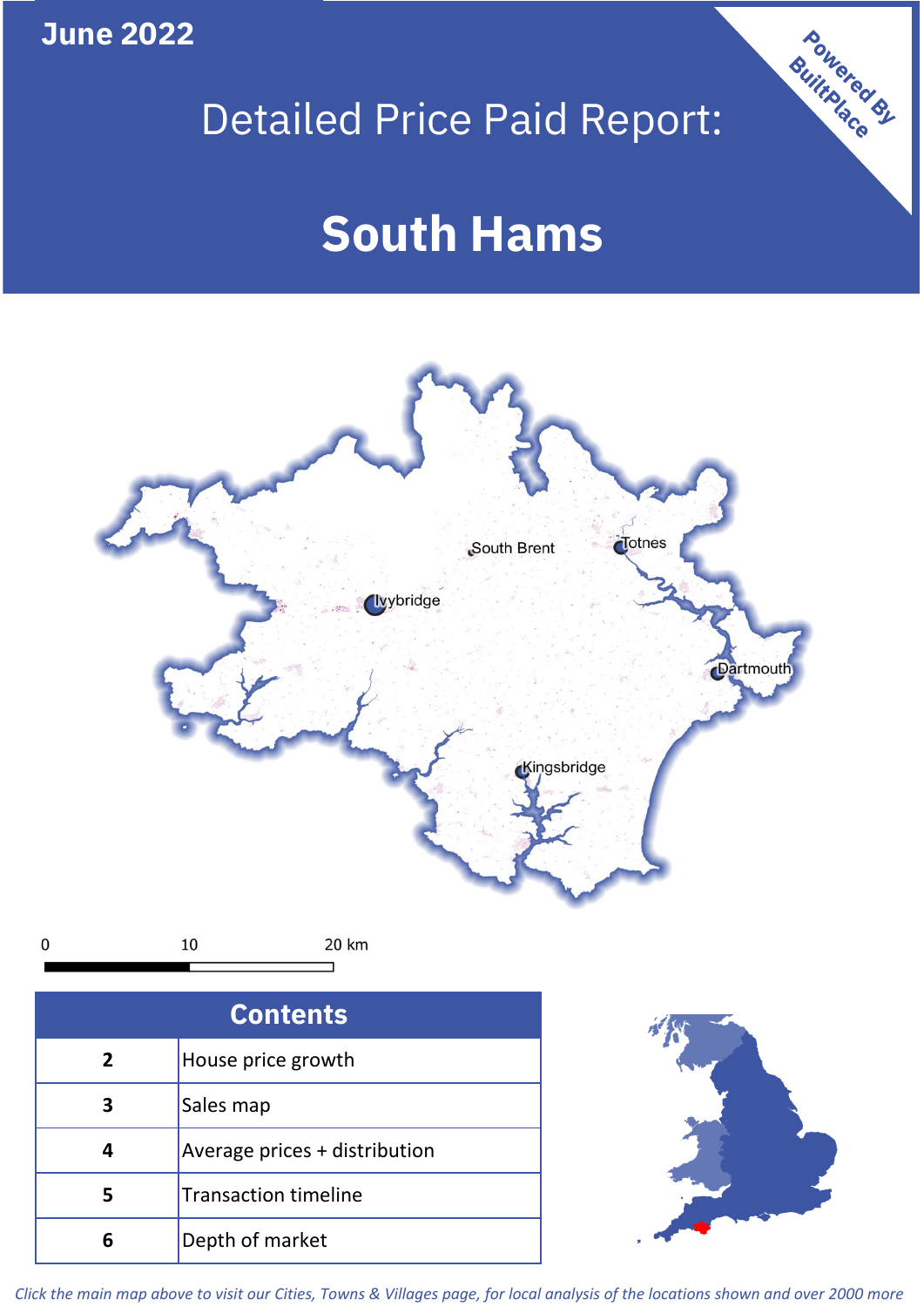## **Headline Data**

|                     | <b>Current level</b> | 3 month  | <b>Annual</b> | 5 year  | 10 year |
|---------------------|----------------------|----------|---------------|---------|---------|
| <b>House prices</b> | £405,599             | $-1.6%$  | 14.1%         | 42.0%   | 61.0%   |
| <b>Transactions</b> | 1,792                | $-16.8%$ | $-0.1%$       | $-0.3%$ | 40.9%   |

# **House Price Growth (April 2022 data)**

### *Annual Change in House Prices*



House prices in South Hams grew by 14.1% in the 12 months to April 2022 (based on 3-month smoothed data). By comparison national house prices grew by 10.7% and prices in the South West grew by 12.3% over the same period.

South Hams house prices are now 44.1% above their previous peak in 2007, compared to +49.0% for the South West and +52.9% across England.



### *Year-To-Date Change in House Prices, December to April*

Local prices have grown by 1.3% in 2022 so far, compared to growth of 1.6% over the same period last year.

### *Source: OS OpenData; UK House Price Index (Contains HM Land Registry data © Crown copyright)*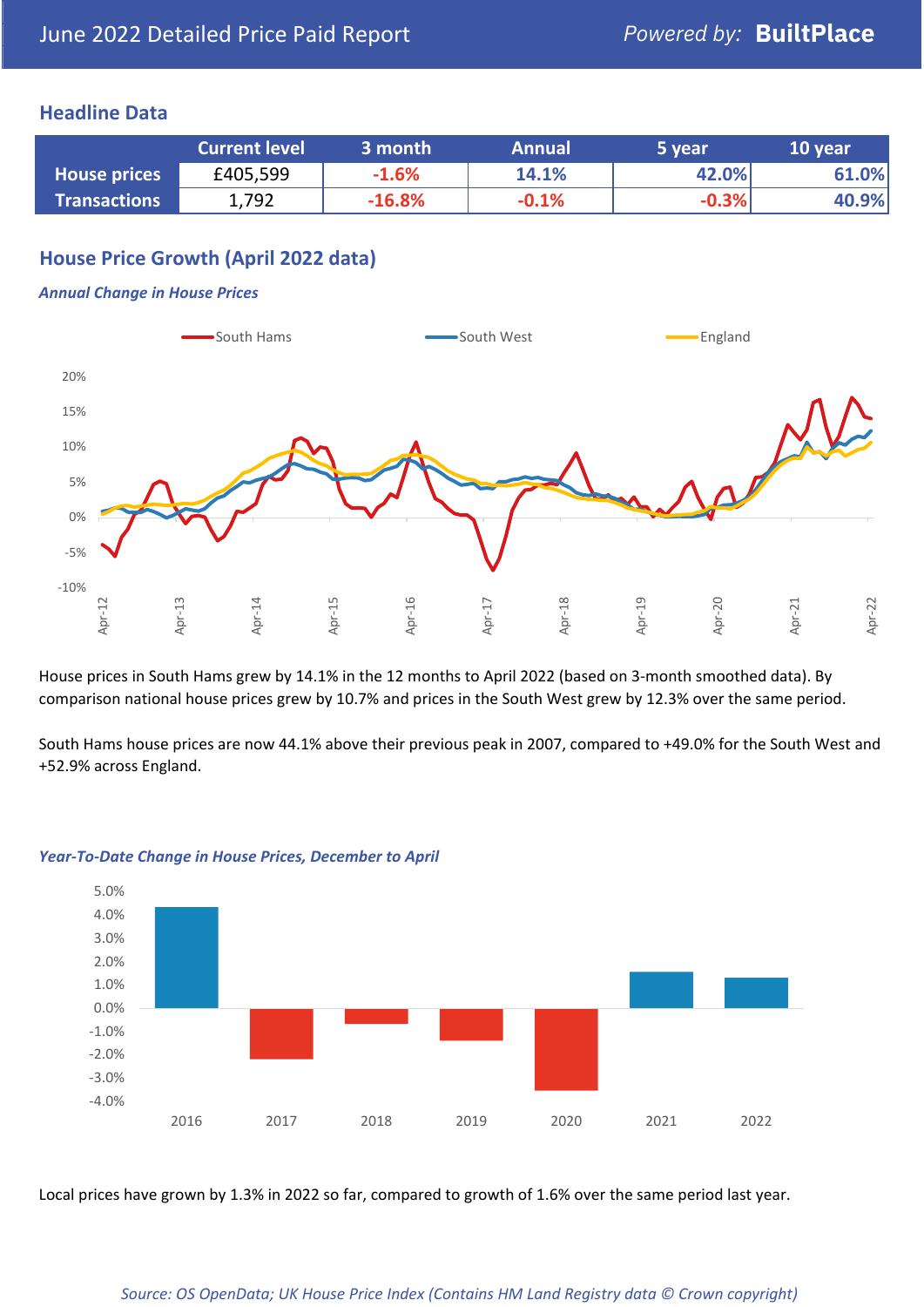# **House Price Map**

*12 months to April 2022*



*Each point is one postcode, coloured by the average value relative to all sales in this local authority (price bands are LA-specific quintiles).*

**Map Key**

| Min      | <b>Max</b> |                            |
|----------|------------|----------------------------|
| Up to    | £223,000   | 1st quintile / lowest 20%  |
| £223,000 | £302,000   | 2nd quintile               |
| £302,000 | £401,000   | 3rd quintile               |
| £401,000 | £587,000   | 4th quintile               |
| £587,000 | and over   | 5th quintile / highest 20% |

*Source: OS OpenData; UK House Price Index (Contains HM Land Registry data © Crown copyright)*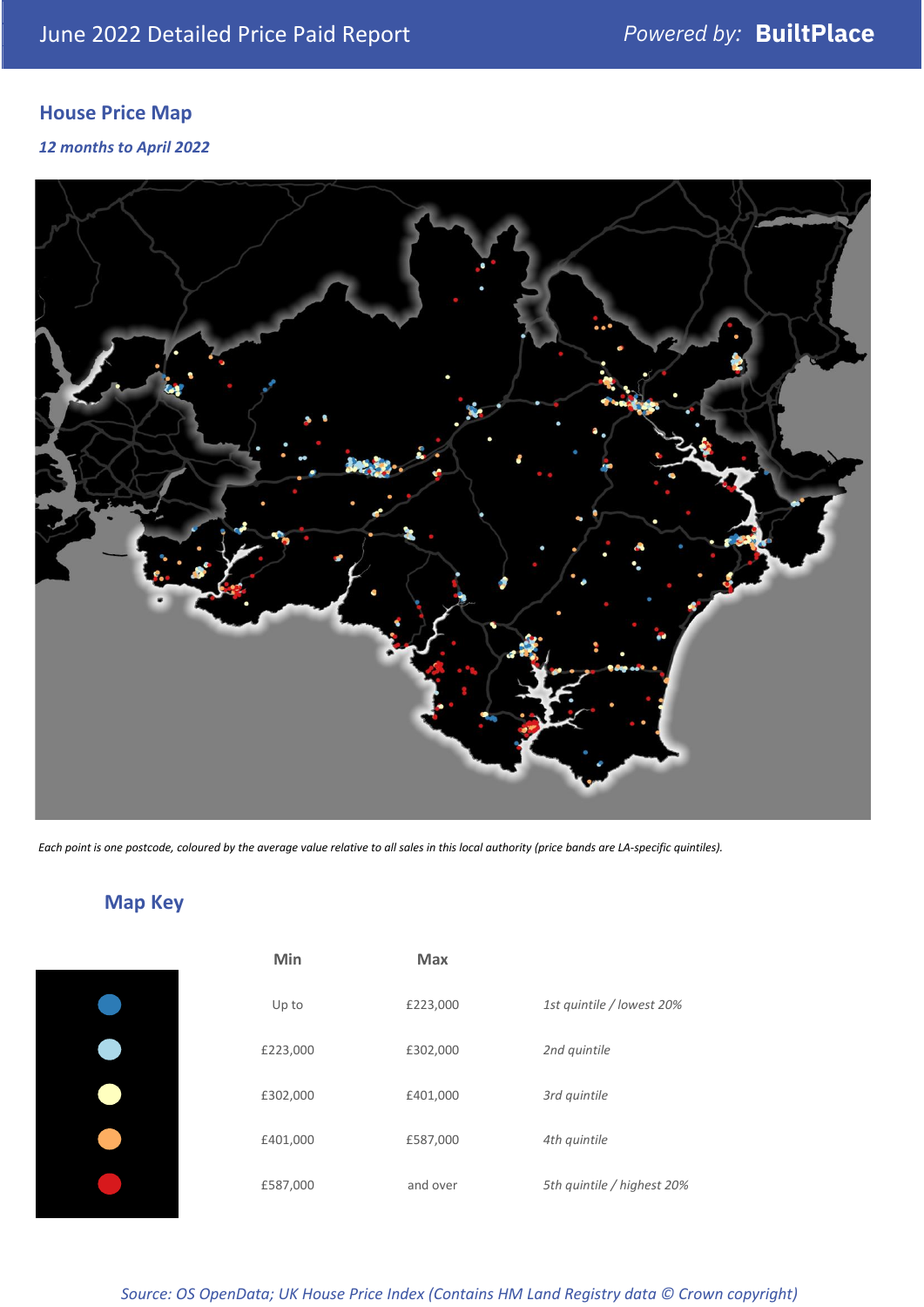# **Average House Price by Property Type**

## *12 months to April 2022*



|                 | <b>New</b> | <b>Second hand</b> |  |
|-----------------|------------|--------------------|--|
| <b>Flat</b>     | £688,333   | £294,288           |  |
| <b>Terraced</b> | £318,843   | £348,584           |  |
| Semi-detached   | £224,995   | £371,809           |  |
| <b>Detached</b> | £331,996   | £614,572           |  |

## **House Price Distribution by Year**

*All properties, by price band and calendar year (2020 = year to date)*

|                    | 1997 | 2002 | 2007 | 2012 | 2017 | 2019 | 2020 |
|--------------------|------|------|------|------|------|------|------|
| <b>Under £100k</b> | 75%  | 24%  | 3%   | 3%   | 1%   | 1%   | 2%   |
| £100-200k          | 21%  | 49%  | 29%  | 35%  | 20%  | 14%  | 11%  |
| E200-300k          | 2%   | 17%  | 29%  | 29%  | 33%  | 26%  | 22%  |
| £300-400k          | 1%   | 5%   | 17%  | 15%  | 21%  | 20%  | 24%  |
| £400-500k          | 0%   | 2%   | 10%  | 10%  | 11%  | 14%  | 13%  |
| <b>£500k-1m</b>    | 0%   | 2%   | 10%  | 7%   | 12%  | 21%  | 22%  |
| £1-2m              | 0%   | 0%   | 1%   | 1%   | 2%   | 4%   | 5%   |
| <b>Over £2m</b>    | 0%   | 0%   | 0%   | 0%   | 0%   | 0%   | 0%   |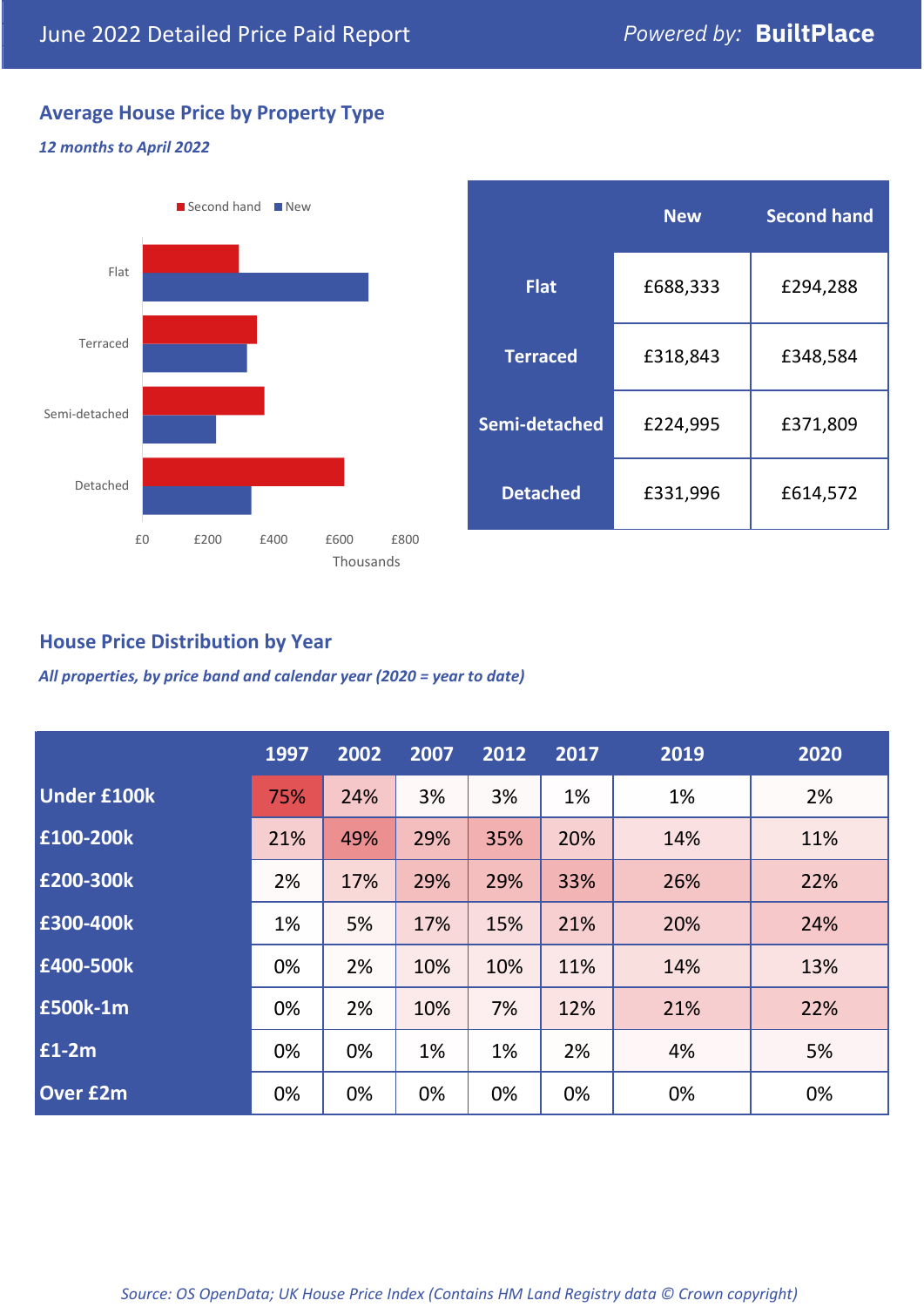## **Transactions (February 2022 data)**

*Annual Transactions, Indexed (2001-05 average = 100)*



There were 1,792 transactions in South Hams during the 12 months to February 2022. This is 87% of the average from 2001-05 and suggests activity is below pre-downturn levels.

Transactions in South Hams have fallen by 0.2% since 2014, compared to changes of -8.3% for South West and -7.7% for England.



### *Cash and New Build Sales as % of Total, by Year*

*Note: The data on this page EXCLUDES transactions identified as transfers under a power of sale/repossessions, buy-to-lets (where they can be identified by a mortgage), and transfers to non-private individuals - i.e. it comprises only Land Registry 'A' data.*